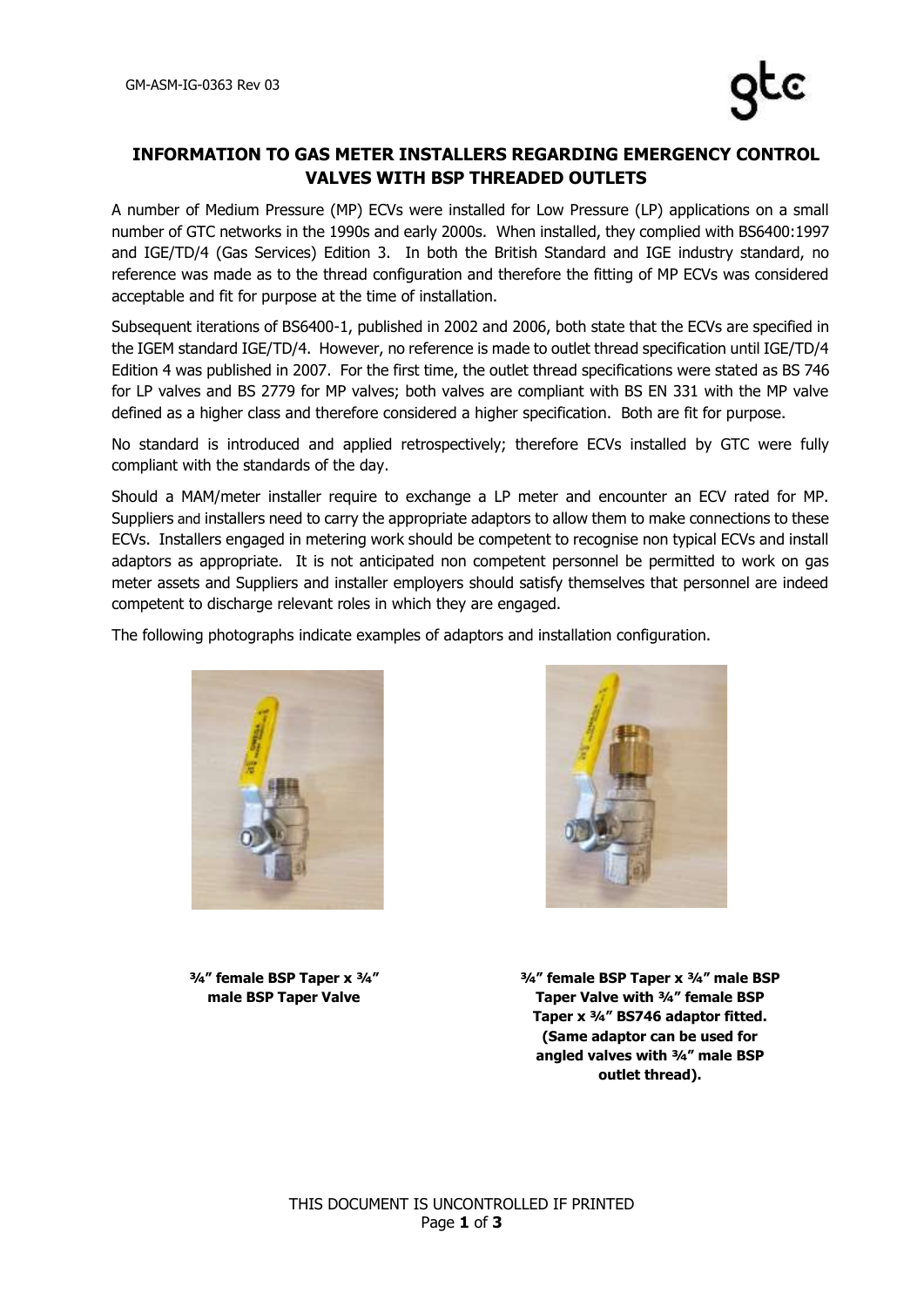## gtc



**¾" Female Taper x BS5200 Coned Valve**



**¾ " Female BSP Taper x BS5200 Coned Valve with BSP5200 (Swivel) x ¾ " BS746 Adaptor fitted**



**¾ " Female BSP Taper x BS5200 Coned Angled Valve**



**¾ " Female BSP Taper x BS5200 Coned Angled Valve with BSP5200 (Swivel) x ¾ " BS746 Adaptor fitted**